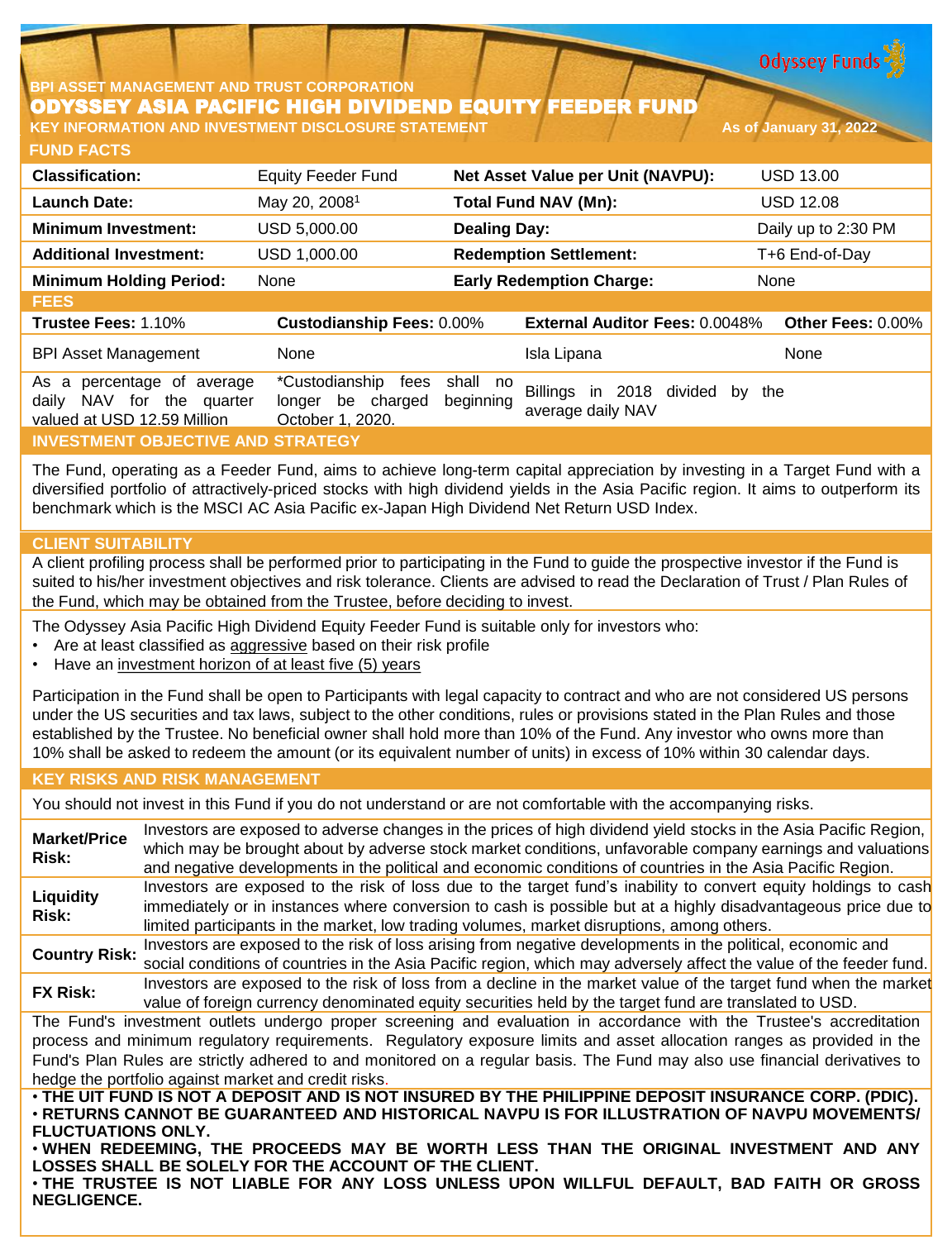# **FUND PERFORMANCE AND STATISTICS AS OF JANUARY 31, 2022**

(Purely for reference purposes and is not a guarantee of future results)



| <b>NAVPU over the past 12 months</b> |         |
|--------------------------------------|---------|
| Highest                              | 13.56   |
| Lowest                               | 12.37   |
| <b>STATISTICS</b>                    |         |
| Portfolio Beta                       | 0.82    |
| Volatility, Past 1 Year (%) 3        | 8.57    |
| Sharpe Ratio <sup>4</sup>            | 0.55    |
| Information Ratio <sup>5</sup>       | $-0.19$ |

\*MSCI AC Asia Pacific ex-Japan High Dividend Net Return USD Index

| <b>CUMULATIVE PERFORMANCE (%) 2</b>    |            |       |         |       |          |       |
|----------------------------------------|------------|-------|---------|-------|----------|-------|
|                                        | 1 mo       | 3 mos | 6 mos   | 1YR   | 3YRS     | S.I   |
| Fund                                   | 0.39       | 1.56  | 1.25    | 4.75  | 15.66    | 30.00 |
| <b>Benchmark</b>                       | $-0.71$    | 2.42  | $-0.19$ | 5.76  | 42.29    | 98.62 |
| <b>ANNUALIZED PERFORMANCE (%) 2</b>    |            |       |         |       |          |       |
|                                        | 1YR        | 2YRS  | 3YRS    | 4YRS  | 5YRS     | S.I   |
| Fund                                   | 4.75       | 8.47  | 4.97    | 1.29  | 5.49     | 1.93  |
| <b>Benchmark</b>                       | 5.76       | 15.34 | 12.48   | 5.34  | 11.21    | 5.13  |
| <b>CALENDAR YEAR PERFORMANCE (%) 2</b> |            |       |         |       |          |       |
|                                        | <b>YTD</b> | 2021  | 2020    | 2019  | 2018     | 2017  |
| Fund                                   | 0.39       | 8.64  | 2.05    | 11.24 | -9.01    | 20.33 |
| <b>Benchmark</b>                       | $-0.71$    | 7.43  | 19.55   | 20.14 | $-14.23$ | 37.63 |
| <b>PORTFOLIO COMPOSITION</b>           |            |       |         |       |          |       |

| <b>Allocation</b>                      | % of Fund        |
|----------------------------------------|------------------|
| <b>Target Fund</b>                     | 98.88            |
| Cash                                   | 1.53             |
| Time deposits and money market         |                  |
| Other receivables - net of liabilities | $-0.40$          |
| <b>Top Five Sector Holdings</b>        | % of Target Fund |
| Financials                             | 31.8             |
| <b>Information Technology</b>          | 23.5             |
| <b>Consumer Discretionary</b>          | 8.8              |
| <b>Communication Services</b>          | 7.5              |
| <b>Consumer Staples</b>                | 6.6              |
| <b>Top Five Country Weightings</b>     | % of Target Fund |
| China                                  | 24.9             |
| Australia                              | 16.3             |
| Taiwan                                 | 15.6             |
| Hong Kong                              | 14.3             |
| Korea                                  | 9.6              |
|                                        |                  |

# <sup>1</sup>The fund was originally launched as Odyssey Asia Pacific High Dividend Equity Fund. It was converted into a feeder fund last October 1, 2020.

<sup>2</sup>Returns are net of fees.

<sup>3</sup>Measures the degree to which the Fund fluctuates vis-à-vis its average return over a period of time.

<sup>4</sup>Used to characterize how well the return of a Fund compensates the investor for the level of risk taken. The higher the number, the better.

<sup>5</sup>Measures reward-to-risk efficiency of the portfolio relative to the benchmark. The higher the number, the higher the reward per unit of risk.

\*Declaration of Trust is available upon request through your branch of account.

### **TOP TEN HOLDINGS**

| Name                                              | % of Target<br>Fund |
|---------------------------------------------------|---------------------|
| Taiwan Semiconductor Manufacturing Co.,<br>Ltd.   | 9.7                 |
| Samsung Electronics Co., Ltd.                     | 6.5                 |
| DBS Group Holdings Ltd                            | 2.9                 |
| Infosys Limited                                   | 2.9                 |
| United Overseas Bank Ltd. (Singapore)             | 2.8                 |
| BOC Hong Kong (Holdings) Limited                  | 2.5                 |
| NetEase, Inc                                      | 2.5                 |
| Inner Mongolia Yili Industrial Group Co.,<br>Ltd. | 24                  |
| China Construction Bank Corporation               | 2.3                 |
| China Merchants Bank Co., Ltd.                    | 2.2                 |

#### **RELATED PARTY TRANSACTIONS\***

The Fund has no transactions and outstanding investments with entities related to BPI Asset Management and Trust Corporation (BPI AMTC).

\* Related party in accordance with BPI AMTC's internal policy.

For more information, you may contact us at (632) 8580-**AMTC** (2682),

email us at bpi\_asset\_management@bpi.com.ph or visit our website, www.bpiassetmanagement.com.